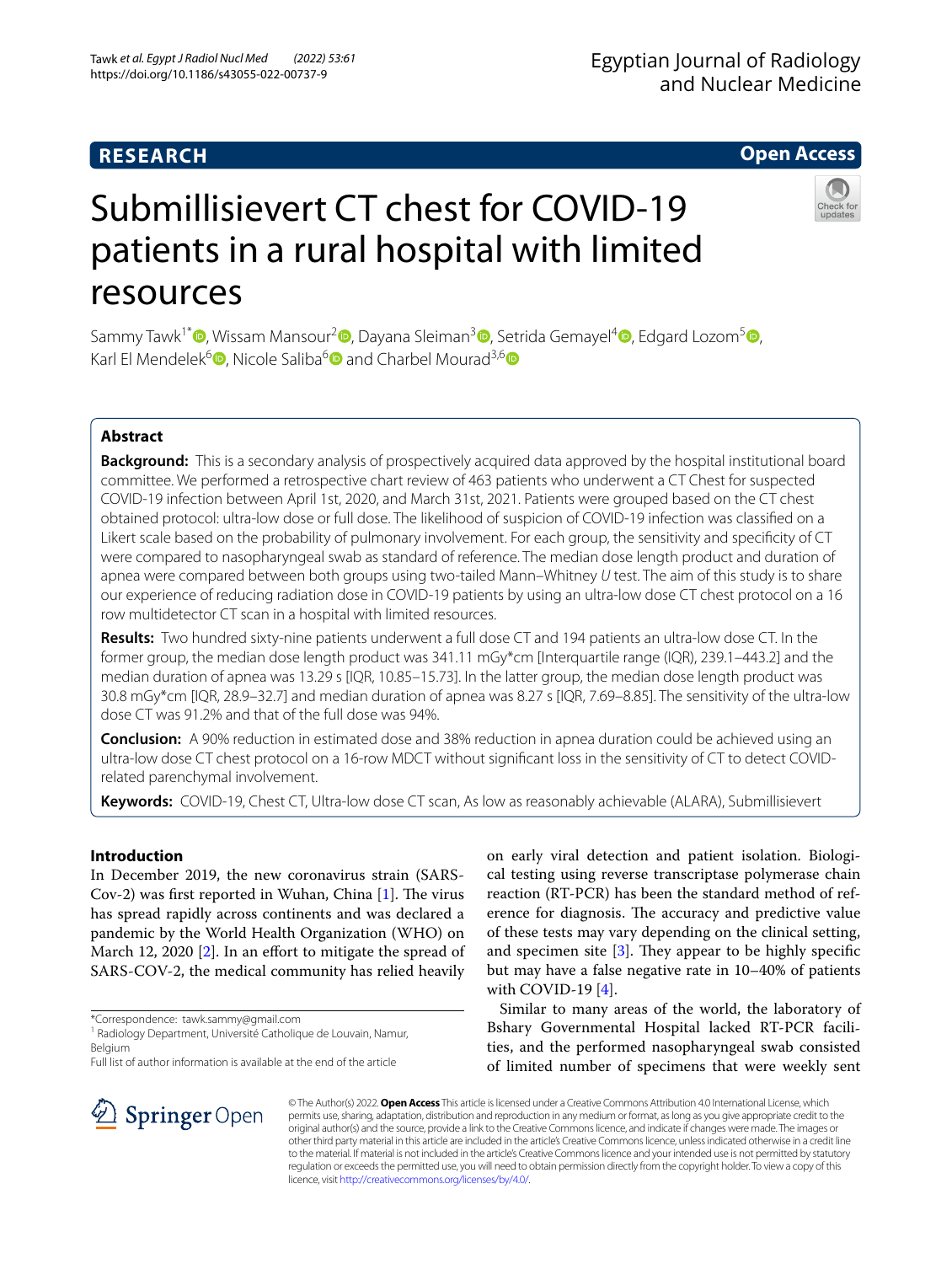to a central laboratory with delays in results [\[5](#page-4-4)]. This delay hindered a timely management and patient's triage. CT scan emerged as a useful tool for early diagnosis of COVID-19 as reported in papers published soon after the start of the pandemic  $[6-8]$  $[6-8]$  $[6-8]$ . Unenhanced chest CT was performed on a Neusoft Classic CT scan with standard protocol detailed in Table [1.](#page-1-0) Clinicians relied on chest CT in addition to RT-PCR and rapid antigen tests in the triage and management of patients as reported by several institutions [[7–](#page-4-7)[18\]](#page-5-0). Following data from pilot studies demonstrating the high accuracy of ultra-low dose CT (LDCT) in COVID-19 diagnosis, and in application of the As Low As Reasonably Achievable (ALARA) principle [\[6](#page-4-5), [8](#page-4-6), [10](#page-4-8), [13](#page-4-9), [19](#page-5-1), [20](#page-5-2)], a LDCT chest protocol was implemented as of December 2020 to achieve an estimated dose inferior to 1 millisievert.

This paper aims to share our experience of reducing radiation dose in COVID-19 patients by using an ultralow dose CT chest protocol on a 16 row multidetector CT scan in a hospital with limited resources.

## **Materials and methods**

This is a single center secondary retrospective analysis of prospectively acquired data approved by the hospital institutional board committee in Bshary Governmental Hospital, located in a mountainous area in the district of Bshary in North Lebanon.

## **Population**

From April 1st, 2020, to March 31st, 2021, all patients with clinical suspicion for COVID-19 infection who underwent a CT scan of the chest in the radiology department at our institution (*N*=463) were included in this study. Indication for imaging included an initial evaluation for suspected COVID-19 infection or evaluation for pulmonary involvement. Nasopharyngeal swabs for COVID-19 performed within 7 days of the CT, either before or after, was available for 168 patients (36.3%). RT-PCR was obtained for 54 patients and Rapid Antigen test (Roche) for 114 patients with a mean duration of 2.17 days  $\pm$  2.25 SD between CT and biological testing.

The duration of symptoms was clearly documented for 63 patients (13.6%) with a median of 5 days [IQR: 3–7] from symptom onset to CT.

## **CT protocol**

The radiology department at Bshary Governmental Hospital is equipped with a Neusoft Classic 16-detector CT scan (NeuViz, China). The regular full dose CT (FDCT) chest protocol is performed with the following parameters: 120 Kilovolts (KV), automatic current modulation (O-Dose), pitch of 1 and a scan coverage area from above the lung apices to below the pleural cul-de sac. The scan duration average is  $\sim$  15 s. Image reconstruction is carried out using an iterative reconstruction algorithm provided by the manufacturer (ClearView). Two sets of images are obtained: 1.25 mm contiguous images in a sharp kernel (Lung) and 3 mm contiguous images in a smooth kernel (Mediastinum).

The ultra-low dose protocol was performed using the following parameters: tube kilovoltage: 80 kV, a fxed tube current ranging between 15 and 50 Milliampere-seconds (mAs) according to body habitus, as estimated by the technologist. Pitch of 1.5 and rotation speed of 0.78 s were used. The scan coverage area was limited to lung felds. Image reconstruction was carried out using an iterative reconstruction algorithm provided by the manufacturer (ClearView). Two sets of images were obtained: 3 mm contiguous images in a sharp kernel (Lung) and 3 mm contiguous images in a smooth kernel (Mediastinum). The 3 mm image thickness was used instead of 1.5 mm in order to compensate for the increase in image noise related to the low dose protocol. This compromise in image quality is accepted in the setting of the COVID-19 pandemic, since the analysis is focused on the lung parenchyma at the expense of a decreased image quality

<span id="page-1-0"></span>**Table 1** Acquisition parameters on 16-row multidetector CT scan (Neuviz-Classic) for the regular full dose protocol (FDCT) and the modifed ultra-low dose protocol (LDCT)

|                               | <b>FDCT</b>                                                   | <b>LDCT</b>                                                                           |  |  |
|-------------------------------|---------------------------------------------------------------|---------------------------------------------------------------------------------------|--|--|
| Tube kilovoltage (Kv)         | 120                                                           | 80                                                                                    |  |  |
| Current (mAs)                 | Automatic current modulation                                  | Fixed: 15-50                                                                          |  |  |
| Pitch                         |                                                               | 1.5                                                                                   |  |  |
| Rotation speed                | 0.78s                                                         | 0.78s                                                                                 |  |  |
| Scan coverage                 | Full coverage of lung fields: neck base to upper abdo-<br>men | Strict coverage of lung fields. Skipping<br>of lung apices or cul-de-sac is tolerated |  |  |
| Image reconstruction (Kernel) | F20 (3 mm) and F70 (1.25 mm)                                  | F20 (3 mm) and F70 (3 mm)                                                             |  |  |
| <b>Direction</b>              | Craniocaudal                                                  | caudocranial                                                                          |  |  |

FDCT, full dose CT scan; LDCT, ultra-low dose CT scan, estimated efective dose<1 mSv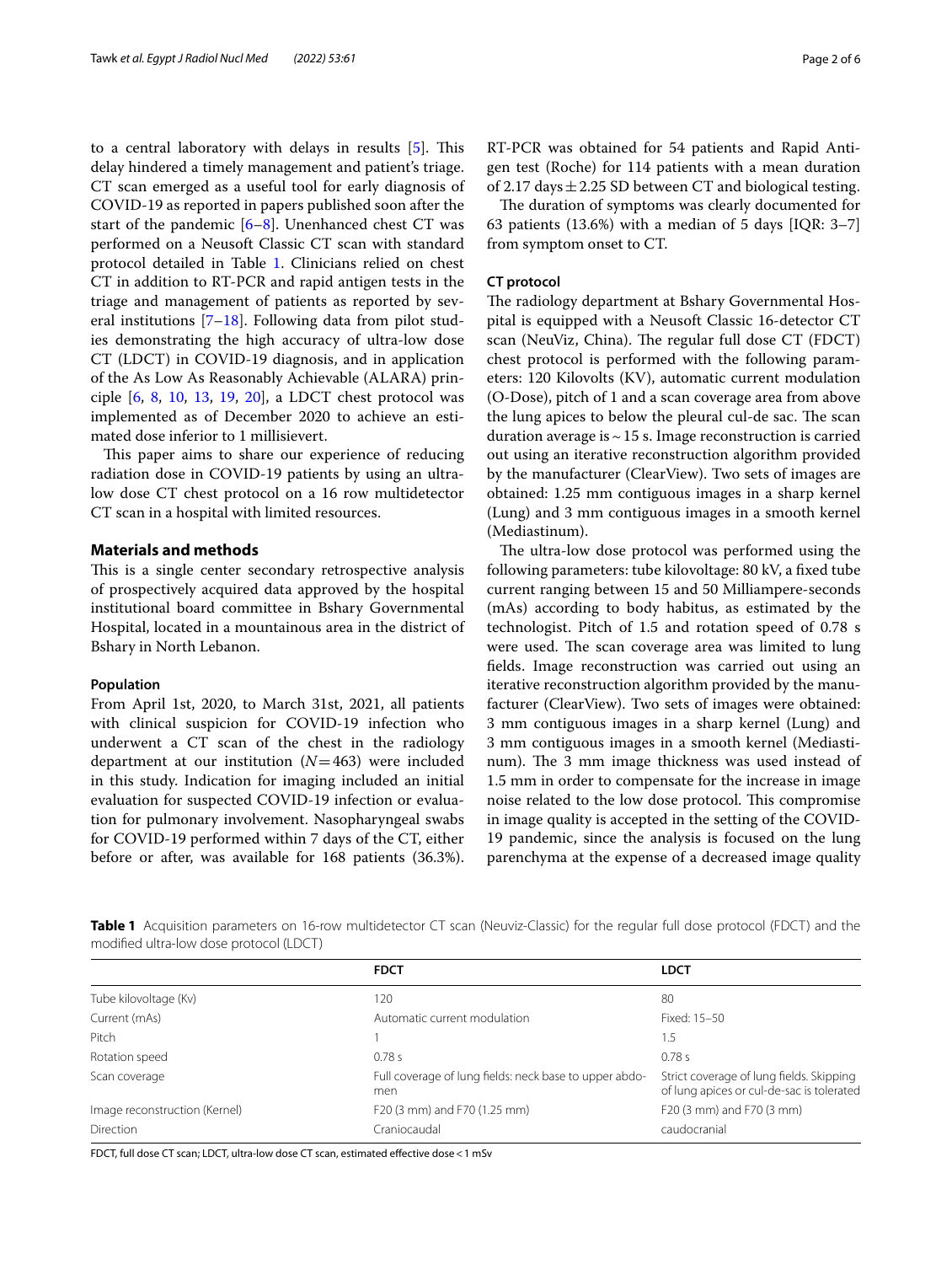of the mediastinum, upper abdomen, and bones. In addition, the pitch has been increased while the scan coverage has been decreased and performed in a caudo-cranial acquisition. These modifications decreased the acquisition time and therefore the respiratory artifacts. The trade-off is a decrease in lung interstitial visibility and micronodules conspicuity.

## **Image analysis**

CT images were prospectively interpreted by one of two radiologists with 2 and 5 years of experience, taking into consideration the available clinical information and the result of the nasopharyngeal swab if available at the time of CT interpretation (*N*=71). Signs of COVID-19 infection included ground glass opacities in a multifocal peripheral distribution, crazy paving, vascular dilation, subpleural bands and consolidations (Fig. [1\)](#page-2-0) [[7,](#page-4-7) [21](#page-5-3)[–30](#page-5-4)]. A semi-quantitative evaluation of parenchymal involvement was also performed. A categorical assessment scheme was used to conclude the study regarding the probability of COVID-19 infection as follows: 1: normal exam, 2: other infection is more likely, 3: indeterminate for COVID-19, moderate probability, 4: highly suggestive of COVID-19, 5: typical fndings for COVID. In this paper, scores≥3 were considered positive for COVID-19 [[31\]](#page-5-5).

## **Data acquisition**

Investigators who were blinded to the patient's group (full or low dose CT) reviewed all medical charts, laboratory data, and biological test results of the patients. We also extracted chest CT dose summary sheets, scanning protocols, and the acquisition parameters: KV, mAs, Pitch, Rotation speed, breath hold duration, DLP and volume CT dose index (CTDI $_{vol}$ ). The estimated effective dose was calculated by multiplying the DLP by a conversion factor  $(K=0.014$  for the chest) [ $32$ ].

## **Data analysis**

A threshold of 1 millisievert was used to divide our population in two groups. There were 269 regular CT exams with a full dose (FDCT; estimated dose  $>1$  millisievert) and 194 exams with an ultra-low dose CT (LDCT; estimated dose  $<$  1 millisievert). The biological test (RT-PCR or Rapid Antigen test) was considered our reference standard for the diagnosis of COVID-19 infection.

## **Statistical analysis**

Descriptive analysis was described as continuous variables expressed as median (25th-75th percentile) and categorical variables represented as number (percentage) of participants. Normality of the distribution was assessed using the Shapiro–Wilk test. Mann–Whitney *U* test and Fisher Exact test were used to compare the median and percentages, respectively. A P value < 0.05 was considered statistically signifcant.

## **Results**

## **Population characteristics**

The demographic data of the FDCT group  $(N=269)$  and the LDCT group  $(N=194)$  are summarized in Table [2](#page-3-0). Biological tests were positive in 130/168 (77.4%) patients. CT scan was positive (score  $\geq$  3) in 305/463 patients (65.9%). Using a semi-quantitative visual evaluation, 34% had<10% parenchymal involvement, 30% had 11–25%, 21% had 26–50%, 12% had 51–75% and 3% had>75% parenchymal involvement [[33\]](#page-5-7).

## **DLP and duration of apnea**

The median DLP was higher 341.1 mGy\*cm [IQR, 239.1–443.2] in the FDCT group compared to the



<span id="page-2-0"></span>full-dose and ultra-low dose CT chest protocols. **a** FDCT—normal BMI—DLP: 192 mGy\*cm. **b** LDCT—normal BMI—DLP: 20 mGy\*cm. **c** LDCT— Elevated BMI—DLP: 26 mGy\*cm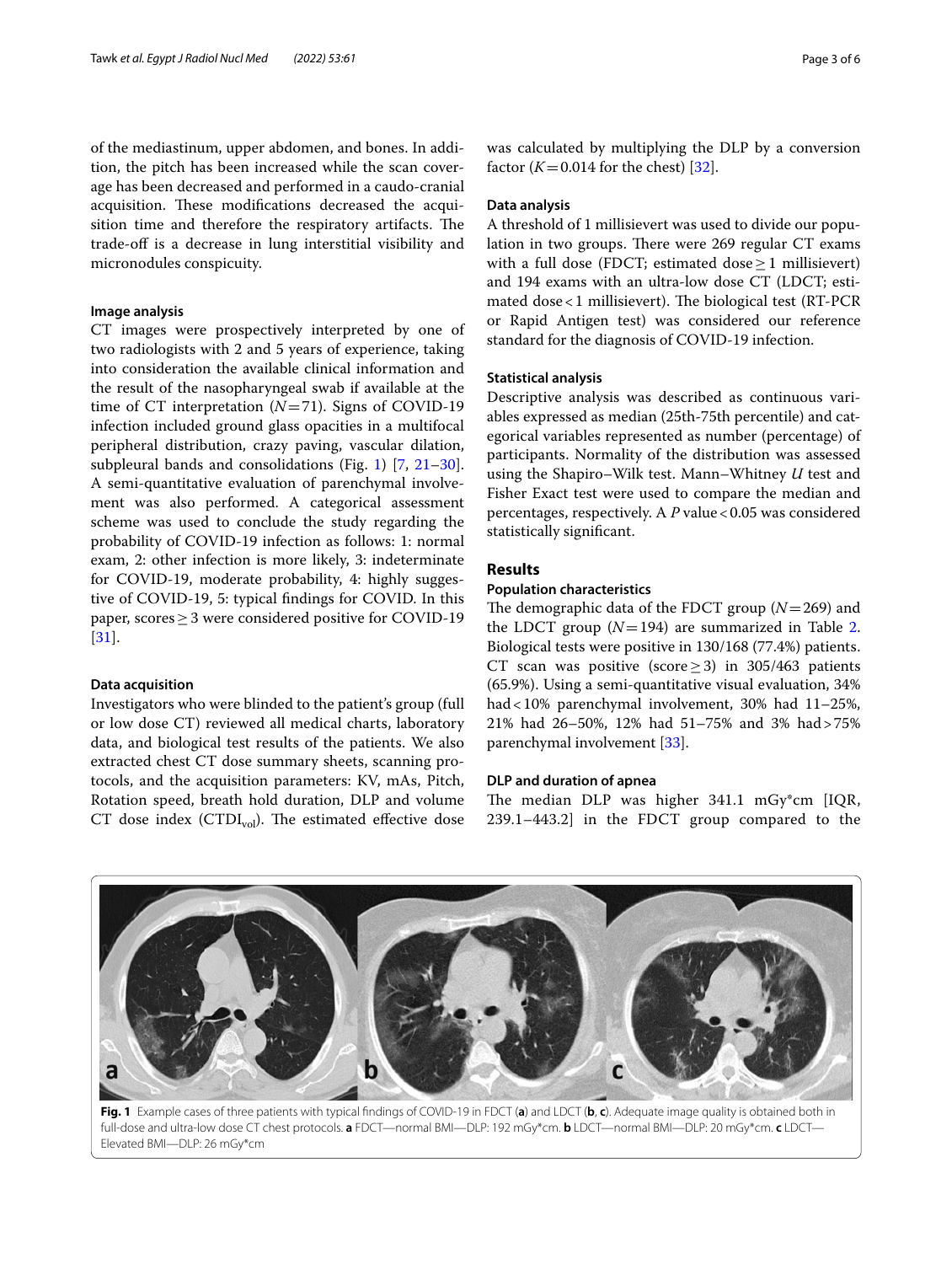<span id="page-3-0"></span>

|                                  | Table 2 Demographic characteristics, scanner dose and apnea |  |  |
|----------------------------------|-------------------------------------------------------------|--|--|
| duration in FDCT and LDCT groups |                                                             |  |  |

|                    | <b>FDCT</b>      | <b>LDCT</b>            | P value                   |
|--------------------|------------------|------------------------|---------------------------|
| Total examinations | 269              | 194                    |                           |
| Period             | April-Dec 2020   | Dec 2020-March<br>2021 |                           |
| Age                |                  |                        | $P = 0.8729$ <sup>a</sup> |
| Median (IQR)       | 55 (30)          | 56 (20)                |                           |
| [min-max]          | $[14 - 92]$      | $[20 - 96]$            |                           |
| Sex                |                  |                        | $P = 0.0357^b$            |
| Male               | 126 (46.8%)      | 110 (56.7%)            |                           |
| Female             | 143 (53.2%)      | 84 (43.3%)             |                           |
| Weight             |                  |                        | $P = 0.2501^a$            |
| Mean (SD)          | 85 (15)          | 79 (14)                |                           |
| [min-max]          | $[60 - 112]$     | $[59 - 110]$           |                           |
| DLP (mGy*cm)       |                  |                        | $P < 0.0001^a$            |
| Median (IQR)       | 341.1 [204.1]    | 30.8(3.9)              |                           |
| [min-max]          | $[72.6 - 975.6]$ | $[8.4 - 71.1]$         |                           |
| <b>CTDI</b>        |                  |                        | $P < 0.0001^a$            |
| Median (IQR)       | 11.3(5.5)        | 0.9(0)                 |                           |
| [min-max]          | $[0.4 - 29.8]$   | $[0.3 - 2.6]$          |                           |
| Duration of apnea  |                  |                        | $P < 0.0001^a$            |
| Median (IQR)       | 13.29 (4.9)      | 8.27(1.2)              |                           |
| [min-max]          | $[7.02 - 37.26]$ | $[6.71 - 15.78]$       |                           |

DLP, Dose length product; CTDI, CT dose index

a Two-tailed Mann–Whitney *U* test

<sup>b</sup> Fisher Exact test

LDCT group  $30.8 \text{ mGy}^*$ cm [IQR, 28.9–32.7]. The difference was statistically signifcant (*P* < 0.0001).

The median duration of apnea was  $13.29$  s [IQR, 10.85–15.73] for the FDCT group and 8.27  $s$  [IQR, 7.69–8.85] for the LDCT group. The difference was statistically signifcant (*P* < 0.0001).

## **Accuracy of CT compared to biological tests: RT‑PCR and rapid antigen test**

In the FDCT group, sensitivity for CT to detect COVID-19 was 94% when compared to biological tests, with a specificity of 63.2%. In the LDCT group, sensitivity for CT to detect COVID-19 was 91.2% with a specifcity of 36.8%. A separate subgroup analysis for patients who underwent either rt-PCR or rapid antigen testing is represented in Table [3.](#page-3-1)

## **Discussion**

The current study demonstrated that performing an ultra-low dose CT chest for COVID-19 patients on a 16-row multidetector CT scan was feasible, enabled a 90% reduction in estimated dose and 38% in apnea duration. The average DLP in our study was higher than the results described by Kang et al. [[7](#page-4-7)] (14.5 mGy-cm) and Agostini et al. [\[19\]](#page-5-1) (19.5 mGy-cm). However, they were much lower than the dose of a standard chest CTscan protocol DLP (129.1 mGy-cm) and efective dose (1.81 mSv) [\[6](#page-4-5)]. Furthermore, our numbers were in the same range of the values of 1 mSv reported by Homayounieh et al. in a 54 medical institutions survey for COVID-19 CT-scans [\[20\]](#page-5-2).

We found that both LDCT and FDCT are highly sensitive tests for the detection of COVID-19 infection, however the specificity varied significantly being moderate for FDCT and poor for LDCT. Our fndings are consistent with the data reported previously by Fang et al.  $[12]$  $[12]$ , but contrast with a subsequent study by Dagnis et al. that showed LDCT to have a much higher specificity  $[10]$  $[10]$  $[10]$ . The discrepancy may be related to the diference in accuracy of the biological tests used. A high false negative rate of CT in the early phase of the disease has been demonstrated [[8,](#page-4-6) [34](#page-5-8)]. On the other hand, the sensitivity could be overestimated and the specifcity compromised because of the high pre-test

<span id="page-3-1"></span>

| Table 3 Diagnostic performance of CT Chest compared to biological testing (BT) of COVID-19 |  |  |
|--------------------------------------------------------------------------------------------|--|--|
|--------------------------------------------------------------------------------------------|--|--|

|                   | $N =$ | $CT + BT +$ | CT-BT-         | $CT + BT$ | $CT-BT+$       | Se    | Sp        | <b>PPV</b> | <b>NPV</b> | Accuracy (%) |
|-------------------|-------|-------------|----------------|-----------|----------------|-------|-----------|------------|------------|--------------|
| RT-PCT or Ag test |       |             |                |           |                |       |           |            |            |              |
| <b>FDCT</b>       | 69    | 47          | 12             |           | 3              | 94%   | 63.2%     | 87%        | 80%        | 85.5         |
| <b>LDCT</b>       | 99    | 73          | $\overline{7}$ | 12        | 7              | 91.2% | 36.8%     | 85.9%      | 50%        | 80.8         |
| RT-PCR            |       |             |                |           |                |       |           |            |            |              |
| <b>FDCT</b>       | 27    | 14          | 9              | 3         |                | 93.3% | 75%       | 82.3%      | 90%        | 85.2         |
| <b>LDCT</b>       | 27    | 22          | $\circ$        | 2         | 3              | 88%   | <b>NC</b> | 91.7%      | <b>NC</b>  | 81.5         |
| Ag test           |       |             |                |           |                |       |           |            |            |              |
| <b>FDCT</b>       | 42    | 33          | $\overline{4}$ | 3         | 2              | 94.3% | 57.1%     | 91.7%      | 66.7%      | 88.1         |
| <b>LDCT</b>       | 72    | 51          |                | 10        | $\overline{4}$ | 92.7% | 41.1%     | 83.6%      | 63.6%      | 80.6         |
|                   |       |             |                |           |                |       |           |            |            |              |

BT, Biological test; FDCT, full dose CT scan; LDCT, ultra-low dose CT scan; RT-PCR, reverse transcriptase polymerase chain reaction; Ag, Antigen; Se, Sensitivity; Sp, Specifcity; PPV, Positive predictive value; NPV, Negative predictive value; NC, Not calculated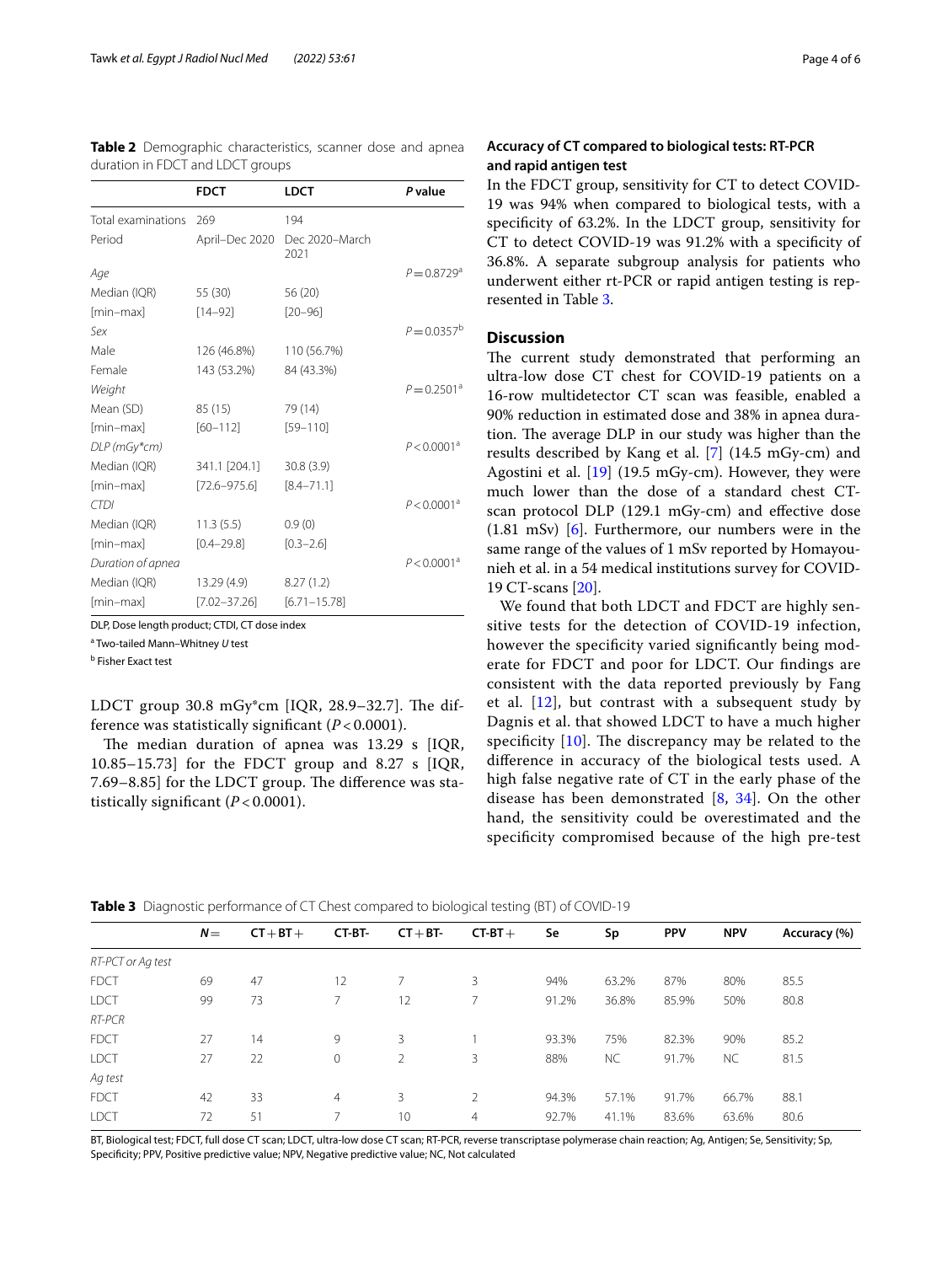likelihood of having COVID-19 during the pandemic [[35](#page-5-9)]. Furthermore, the biological tests represent an imperfect reference standard with reports of sensitivity around 70% for rt-PCR  $[12, 16, 36, 37]$  $[12, 16, 36, 37]$  $[12, 16, 36, 37]$  $[12, 16, 36, 37]$  $[12, 16, 36, 37]$  $[12, 16, 36, 37]$  $[12, 16, 36, 37]$  $[12, 16, 36, 37]$ . This suggests that the false positive rate of Chest CT may be lower than reported. However, a consensus standard of reference including both techniques has not been performed.

This study has several limitations. First, we acknowledge the inherit selection bias of a retrospective study. Second, our study was performed in a single institution with limited resources, having a 16-row multidetector CT. More resourceful institutions that use higher generation CT scanners with very short acquisition times, newer detector technology with iterative reconstructions or AI-based algorithms may obtain further signifcant reduction of the radiation dose in a very short time  $[7, 19, 38, 39]$  $[7, 19, 38, 39]$  $[7, 19, 38, 39]$  $[7, 19, 38, 39]$  $[7, 19, 38, 39]$  $[7, 19, 38, 39]$  $[7, 19, 38, 39]$  $[7, 19, 38, 39]$  $[7, 19, 38, 39]$ . Third, the CT reading was performed by one of the two radiologists who were not always blinded to the biological study result and interobserver variability was not assessed. Fourth, the standard of reference is heterogeneous including antigen testing and rt-PCR, as the latter was not always available. As mentioned earlier both tests are imperfect reference standard [[11,](#page-4-11) [12](#page-4-10), [16,](#page-5-10) [36\]](#page-5-11). Fifth, the study design did not enable an assessment of diagnostic performance of LDCT in comparison to FDCT, which necessitates a simultaneous acquisition of both techniques for all the patients. However, in this study, the sensitivity of LDCT was comparable to previous studies [[10,](#page-4-8) [12](#page-4-10)]. Lastly, no correlation was performed between CT fndings and the clinical severity or patient's outcome.

## **Conclusion**

In conclusion, our data show that the implementation of a LDCT protocol on a 16-row MDCT achieved a 90% reduction of estimated dose and a 38% reduction in apnea duration without compromising diagnostic accuracy. This has a potential impact on patient triage and management, especially young patients and for those who need repetitive follow-up. Further studies are needed to address the false negative rate of LDCT compared to FDCT.

#### **Abbreviations**

FDCT: Full dose CT; LDCT: Ultra-low dose CT; DLP: Dose length product; IQR: Interquartile range; WHO: World Health Organization; RT-PCR: Reverse transcriptase polymerase chain reaction; ALARA: As low as reasonably achievable; KV: Kilovolts; mAs: Milliampere-seconds; CTDI<sub>vol</sub>: CT dose index.

## **Acknowledgements**

The manuscript has been read and approved by all the authors, the requirements for authorship have been met, and each author believes that the manuscript represents honest work.

#### **Authors' contributions**

Conception and design: CM, ST. Administrative support: DS, EL. Provision of study materials or patients: CM, ST, DS, SG, EL, KM, NS. Collection and assembly of data: CM, ST, DS, SG, EL, KM, NS. Data analysis and interpretation: CM, ST, WM. Manuscript writing: All authors. Final approval of manuscript: All authors. Guarantor: CM, ST, WM. All authors read and approved the fnal manuscript.

#### **Funding** None.

## **Availability of data and materials**

The data supporting the fndings of this study are available within the article and its supplementary materials as well as in the internal PACS of the hospital.

### **Declarations**

#### **Ethics approval and consent to participate**

Approved by the hospital institutional board committee in Bshary Governmental Hospital. The IRB has approved to waive the documentation of consent (the secondary analysis of existing data).

#### **Competing interests**

None to be declared by the authors.

#### **Author details**

<sup>1</sup> Radiology Department, Université Catholique de Louvain, Namur, Belgium. <sup>2</sup> Division of Pulmonary, Allergy, and Critical Care Medicine, Duke University School of Medicine, Durham, NC, USA.<sup>3</sup> Radiology Department, Bshary Governmental Hospital, Bshary, Lebanon. 4 Emergency Medicine Department, Bshary Governmental Hospital, Bshary, Lebanon. 5 Administration, Bshary Governmental Hospital, Bshary, Lebanon. <sup>6</sup> Faculty of Medical Sciences, Lebanese University, Beirut, Lebanon.

## Received: 27 October 2021 Accepted: 25 February 2022 Published online: 04 March 2022

### **References**

- <span id="page-4-0"></span>1. Organization WH. Pneumonia of unknown cause, China; 2020.
- <span id="page-4-1"></span>2. Organization WH. WHO announces COVID-19 outbreak a pandemic; 2020.
- <span id="page-4-2"></span>3. Wang W, Xu Y, Gao R, Lu R, Han K, Wu G et al (2020) Detection of SARS-CoV-2 in diferent types of clinical specimens. JAMA 323(18):1843–1844
- <span id="page-4-3"></span>4. Weissleder R, Lee H, Ko J, Pittet MJ (2020) COVID-19 diagnostics in context. Sci Transl Med 12(546):1931
- <span id="page-4-4"></span>5. Elicker BM. What is the performance and role of CT in suspected COVID-19 infection? Radiological Society of North America; 2021.
- <span id="page-4-5"></span>6. Lee C. Managing radiation dose from chest CT in patients with COVID-19. Radiological Society of North America; 2021.
- <span id="page-4-7"></span>7. Kang Z, Li X, Zhou S (2020) Recommendation of low-dose CT in the detection and management of COVID-2019. Springer, New York
- <span id="page-4-6"></span>8. Sendur HN (2021) Adherence to ALARA principle in the era of COVID-19 pandemic. Diagn Interv Radiol 27(1):154–155
- 9. Güneyli S, Atçeken Z, Doğan H, Altınmakas E, Atasoy KÇ (2020) Radiological approach to COVID-19 pneumonia with an emphasis on chest CT. Diagn Interv Radiol 26(4):323
- <span id="page-4-8"></span>10. Dangis A, Gieraerts C, Bruecker YD, Janssen L, Valgaeren H, Obbels D et al (2020) Accuracy and reproducibility of low-dose submillisievert chest CT for the diagnosis of COVID-19. Radiol Cardiothor Imaging 2(2):e200196
- <span id="page-4-11"></span>11. Xie X, Zhong Z, Zhao W, Zheng C, Wang F, Liu J (2020) Chest CT for typical 2019-nCoV pneumonia: relationship to negative RT-PCR testing. Radiology 296:200343
- <span id="page-4-10"></span>12. Fang Y, Zhang H, Xie J, Lin M, Ying L, Pang P et al (2020) Sensitivity of chest CT for COVID-19: comparison to RT-PCR. Radiology 296(2):E115–E117
- <span id="page-4-9"></span>13. Hamper CM, Fleckenstein FN, Büttner L, Hamm B, Thieme N, Thiess H-M et al (2020) Submillisievert chest CT in patients with COVID-19-experiences of a German Level-I center. Eur J Radiol Open 7:100283